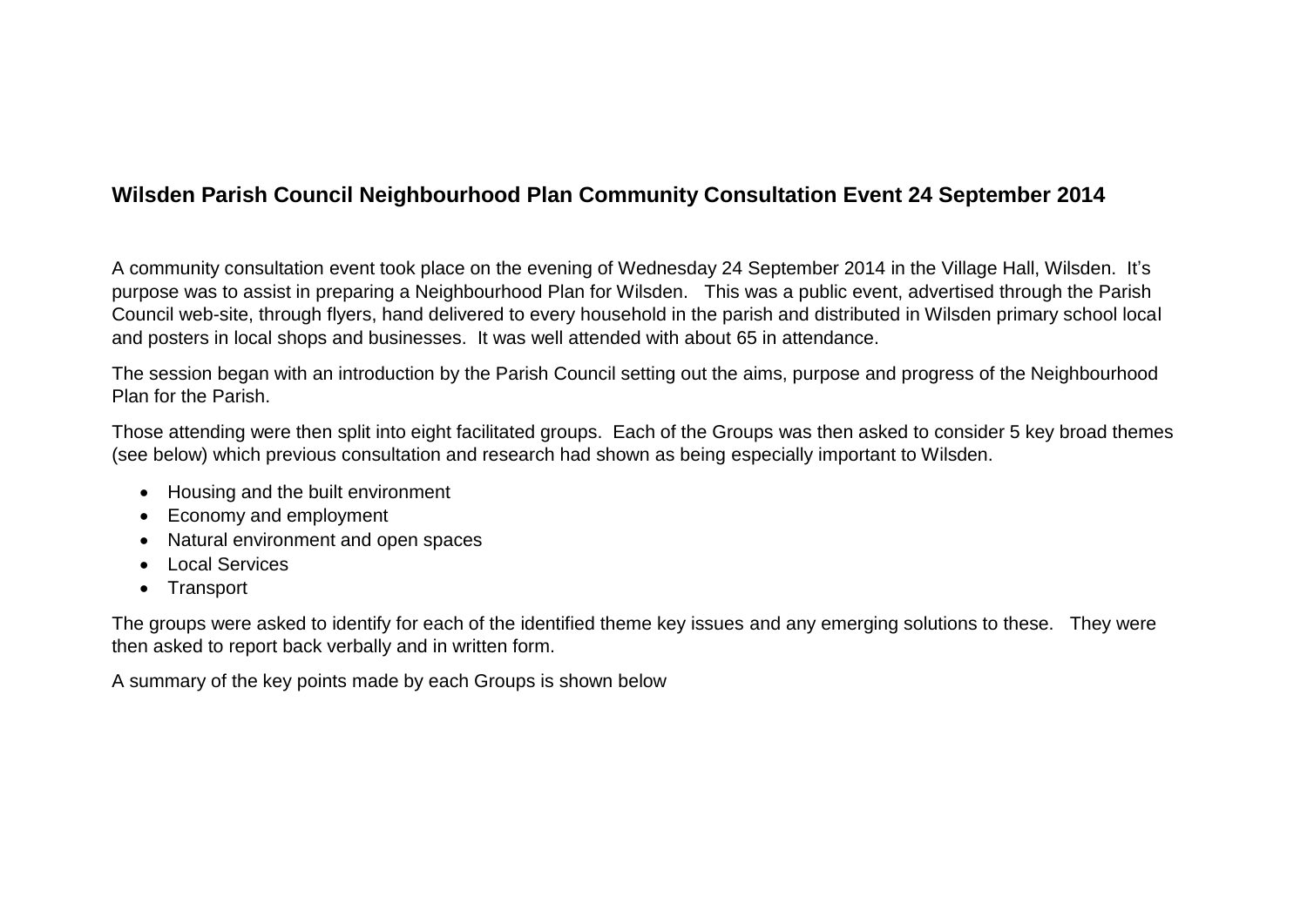| Theme - Housing and the built environment                                                  |                                                                |                                          |                                                                                                                                       |                                                             |                                                                                                                         |                                                                                         |                                                 |  |  |
|--------------------------------------------------------------------------------------------|----------------------------------------------------------------|------------------------------------------|---------------------------------------------------------------------------------------------------------------------------------------|-------------------------------------------------------------|-------------------------------------------------------------------------------------------------------------------------|-----------------------------------------------------------------------------------------|-------------------------------------------------|--|--|
| <b>Group One</b>                                                                           | <b>Group Two</b>                                               | <b>Group Three</b>                       | <b>Group Four</b>                                                                                                                     | <b>Group Five</b>                                           | <b>Group Six</b>                                                                                                        | <b>Group Seven</b>                                                                      | <b>Group Eight</b>                              |  |  |
| Need for<br>affordable starter<br>homes.                                                   | Mixture of<br>houses                                           | <b>Bungalows</b>                         | Housing will<br>happen anyway.<br>What type of<br>housing?<br>Where?                                                                  | Not high rise<br>Lower rise<br>without pitched<br>roofs.    | Expansion of<br>existing housing.                                                                                       | <b>Developers</b><br>may<br>influence the<br>type of<br>buildings?                      | Smaller rather than<br>large                    |  |  |
| Concern about<br>number of rental<br>properties.                                           | Encourage<br>young to stay-<br>cheaper and<br>more affordable. | Affordable<br>housing.<br>Small housing. | Most land is<br>Greenbelt                                                                                                             | Low cost<br>housing for first<br>time buyers                | Bungalows/smaller<br>houses                                                                                             | Need to keep<br>village status<br>rather than 4-5<br>beds                               | Old trad design                                 |  |  |
| Don't want huge<br>developments.<br>Want Wilsden as<br>distinct village.                   | 4 beds too<br>expensive                                        | School.                                  | Guidelines on<br>density.                                                                                                             | Retirement-1<br>and 2 bed.                                  | Development<br>within old<br>buildings.<br>Old mills more in<br>keeping.                                                | Accom for older<br>people. Assisted<br>living/disabled.                                 | Don't like 3 storey<br>as it obstructs<br>view. |  |  |
| Don't want to<br>lose village feel.<br>Open spaces<br>etc.                                 | More<br>bungalows.<br>Sheltered accom<br>for elderly.          | Infill houses in<br>gardens.             | Smaller housing<br>takes up less<br>space. Go for<br>smaller more<br>affordable<br>housing.<br>Houising<br>needed for older<br>people | Low cost env<br>friendly housing                            | <b>Traditional more</b><br>than modern. 3<br>Storey out of<br>character.                                                | 200 4-5 beds<br>take up more<br>space than 200<br>terraces.                             | Address housing<br>needs of older<br>people.    |  |  |
| Prefer small<br>pockets of<br>development.                                                 | Apartments less<br>space. Purpose<br>built apartments.         | Smaller<br>developments                  | 82 houses-<br>Crack Lane to<br>count towards<br>200.                                                                                  | Stone faced<br>terraces.                                    | Would school be<br>able to teach local<br>children. Lots of<br>kids who do not<br>live in Wilsden<br>attend the school. | Affordable<br>housing for<br>young.                                                     | No to tower blocks.                             |  |  |
| Important tha<br>buildings should<br>fit in terms of<br>materilas used.<br>Don't want them | Convert mills in<br>village.                                   | Match-Yorks<br>stone, red brick          | CIL levy 25% to<br>Wilsden.                                                                                                           | Smaller<br>devlopments<br>preferred. Less<br>than 40 spread |                                                                                                                         | <b>Bigger</b><br>developments<br>but out of village.<br>Will lose village<br>character. |                                                 |  |  |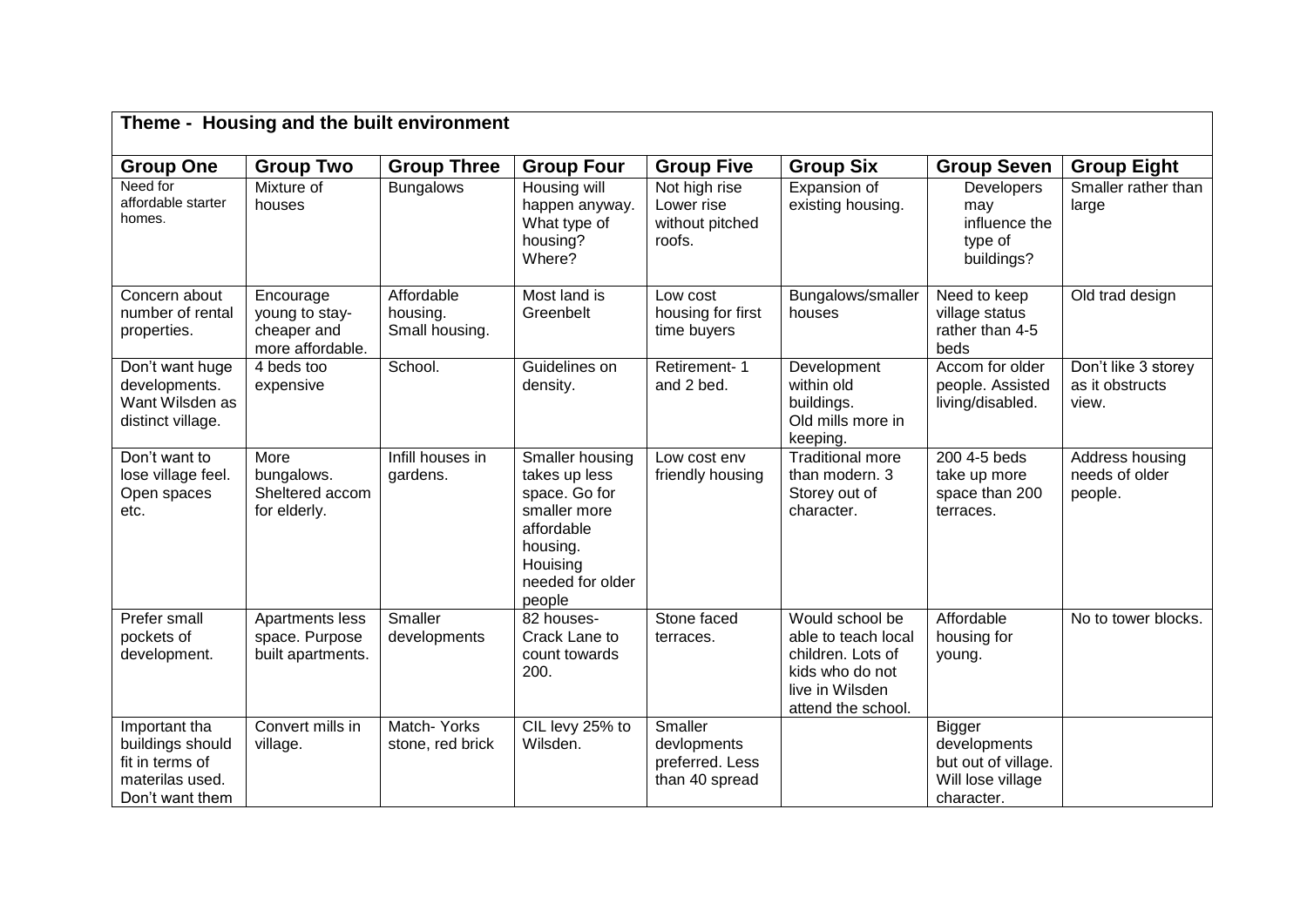| to all look the<br>same. |                              | around the<br>village.  |                                                                    |  |
|--------------------------|------------------------------|-------------------------|--------------------------------------------------------------------|--|
|                          | Old stone<br>preferable      | Use waste land<br>first | Continuum of<br>villages not<br>separate.                          |  |
|                          | Three storey<br>blocks views | No tower blocks         | Affordable<br>materials. What<br>type of people<br>will live here. |  |
|                          | Amenties                     |                         | Prefer trad<br>materials                                           |  |
|                          | Tower block -<br>old mill    |                         | No to tower<br>blocks. Fill in bits<br>of village.                 |  |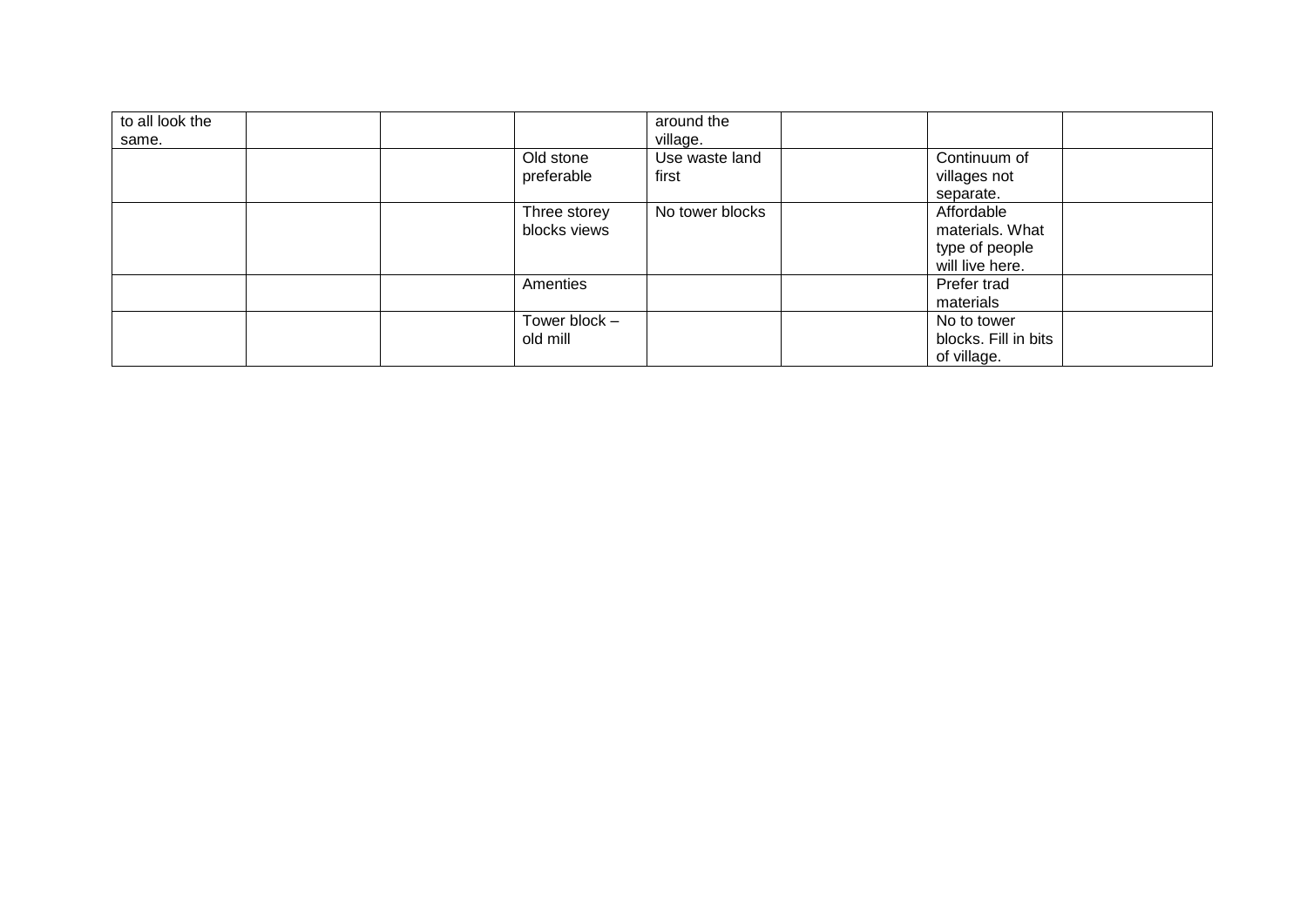## **Theme - Economy and Employment**

| <b>Group One</b><br>Important that<br>there are job<br>opportunities.<br>Don't want to be<br>a dormitory<br>village. | <b>Group Two</b><br>Use the shops in<br>Wilsden.                                                                                      | <b>Group Three</b><br>No to new<br>businesses. We<br>have more<br>emplolyment<br>and businesses<br>than Harden. | <b>Group Four</b><br>Industrial blocks<br>but where?     | <b>Group Five</b> | <b>Group Six</b><br>Will we become<br>a dormitory<br>village or could<br>employment be<br>made.            | <b>Group Seven</b><br>Mixed views<br>attracting<br>employment to the<br>village could cause<br>congestion,<br>community isses,                                                           | <b>Group Eight</b><br>No appetite for<br>further industrial<br>developments.    |
|----------------------------------------------------------------------------------------------------------------------|---------------------------------------------------------------------------------------------------------------------------------------|-----------------------------------------------------------------------------------------------------------------|----------------------------------------------------------|-------------------|------------------------------------------------------------------------------------------------------------|------------------------------------------------------------------------------------------------------------------------------------------------------------------------------------------|---------------------------------------------------------------------------------|
|                                                                                                                      |                                                                                                                                       |                                                                                                                 |                                                          |                   |                                                                                                            | very busy area.<br>Rural life but tea<br>shops, rural shops<br>would be very<br>popular.                                                                                                 |                                                                                 |
| Facilities,<br>businesses<br>appreciate.<br>Keep money<br>local.                                                     | More car<br>parking to<br>support the<br>shops.                                                                                       |                                                                                                                 | Local use of<br>shops needs to<br>be raised -<br>how?    |                   | If we could<br>achieve more<br>employment in<br>the village it<br>would ease<br>traffic.                   | Wilsden should<br>retain local shops<br>for local people to<br>use.                                                                                                                      | Local shops<br>need supporting<br>and generaly<br>seem to be well<br>supported. |
| Good support for<br>local shops.<br>There are<br>concerns about<br>the future of the<br>Post Office.                 | Land next to the<br>Co-op owned by<br>Wilsden Autos.<br>Not intending to<br>build. Go to PC<br>meeting for<br>compulsory<br>purchase. |                                                                                                                 | Planning<br>application for<br>pharmacy.                 |                   | If we have a lot<br>of development<br>in the village we<br>should get<br>sports facilities<br>and schools. | Could the council<br>make it attractive to<br>new small<br>businesses by<br>making it<br>affordable.<br>Home workers-<br>insufficient<br>broadband access<br>to support these<br>people. | Internet<br>connectivity<br>could be<br>improved.                               |
| Broadband<br>availabilitry is<br>not good across                                                                     | More small<br>areas of parking.<br>Village<br>unworkable if we                                                                        |                                                                                                                 | Poor<br>connectivity -<br>new fibre down<br>Main Street. |                   | Greater clarity<br>needed for sec.<br>106 levy which<br>can be used for                                    | Cable access<br>denied. Poor<br>phone                                                                                                                                                    |                                                                                 |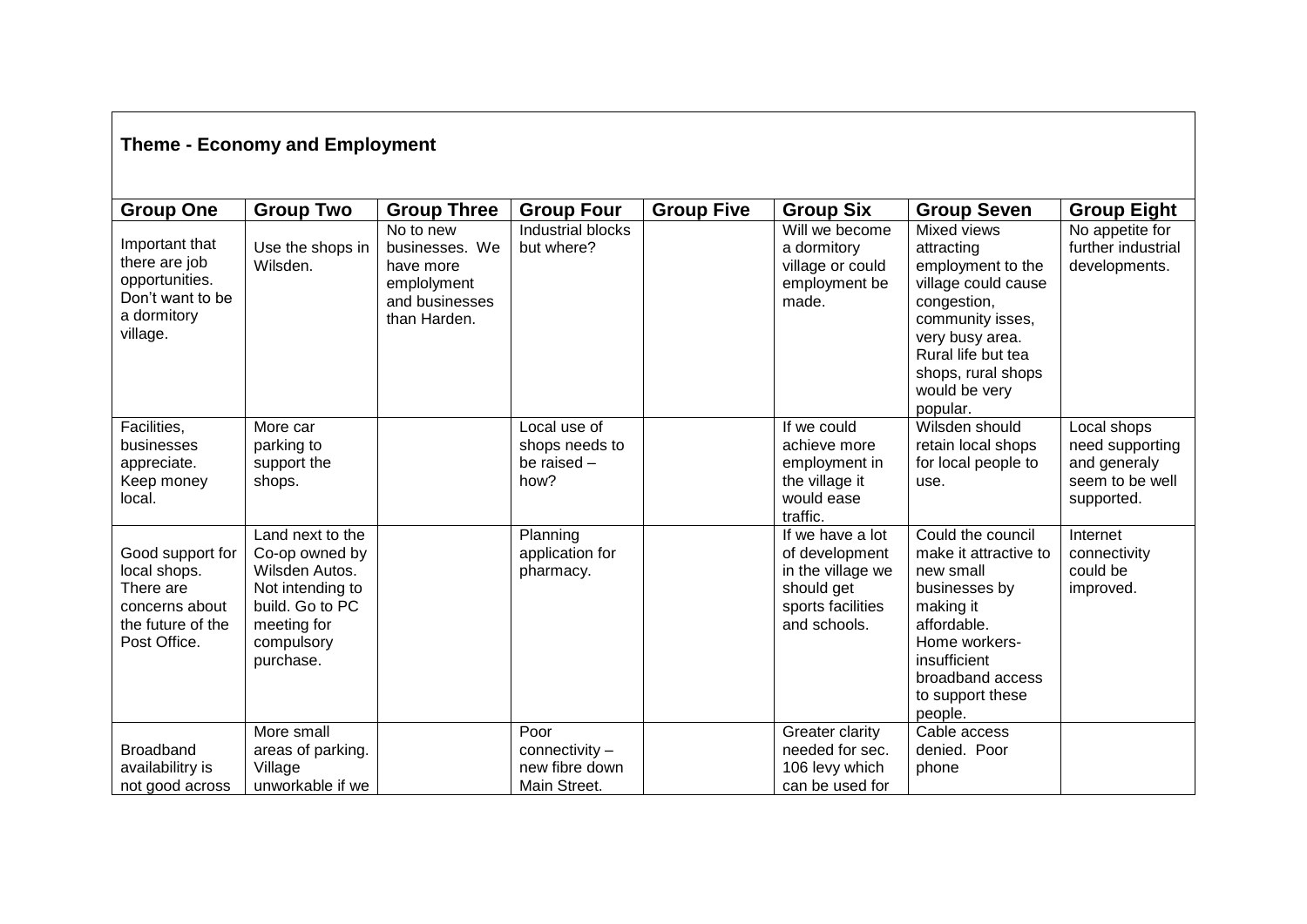| the village.    | build more        |                 | anything that is   | reception/internet     |  |
|-----------------|-------------------|-----------------|--------------------|------------------------|--|
| Problems with   | houses and        |                 | $required -$       | access.                |  |
| some mobile     | there are no      |                 | negotiation for    |                        |  |
| receiption.     | parking spaces.   |                 | best               |                        |  |
|                 |                   |                 | development.       |                        |  |
| A List of       | <b>Broadband</b>  | Events arranged | <b>SHLAA shows</b> | Important to retain    |  |
| businesses      | important but     | by Wilsdeners   | sites available in | services/community     |  |
| would be useful | sufficient at the | tend to be well | Wilsden.           | spirit in our village. |  |
| for residents.  | moment.           | attended.       |                    | Older people           |  |
|                 |                   |                 |                    | especially need        |  |
|                 |                   |                 |                    | this.                  |  |
|                 |                   |                 | Development on     | Important to retain    |  |
|                 |                   |                 | Greenfield site    | a post office in       |  |
|                 |                   |                 | depends on         | Wilsden.               |  |
|                 |                   |                 | brownfields.       |                        |  |
|                 |                   |                 |                    |                        |  |
|                 |                   |                 | Development on     |                        |  |
|                 |                   |                 | BirchInds would    |                        |  |
|                 |                   |                 | be away from       |                        |  |
|                 |                   |                 | village centre     |                        |  |
|                 |                   |                 | but more shops     |                        |  |
|                 |                   |                 | could be built     |                        |  |
|                 |                   |                 | there if required. |                        |  |
|                 |                   |                 | <b>Bigger</b>      |                        |  |
|                 |                   |                 | developments in    |                        |  |
|                 |                   |                 | Allerton could     |                        |  |
|                 |                   |                 | make a huge        |                        |  |
|                 |                   |                 | difference to      |                        |  |
|                 |                   |                 | Wilsden i.e. join  |                        |  |
|                 |                   |                 | together           |                        |  |
|                 |                   |                 | schools,           |                        |  |
|                 |                   |                 | transport etc.     |                        |  |
|                 |                   |                 | <b>SHLAA</b>       |                        |  |
|                 |                   |                 | document very      |                        |  |
|                 |                   |                 | import as it       |                        |  |
|                 |                   |                 | identifies 7 sites |                        |  |
|                 |                   |                 | in village.        |                        |  |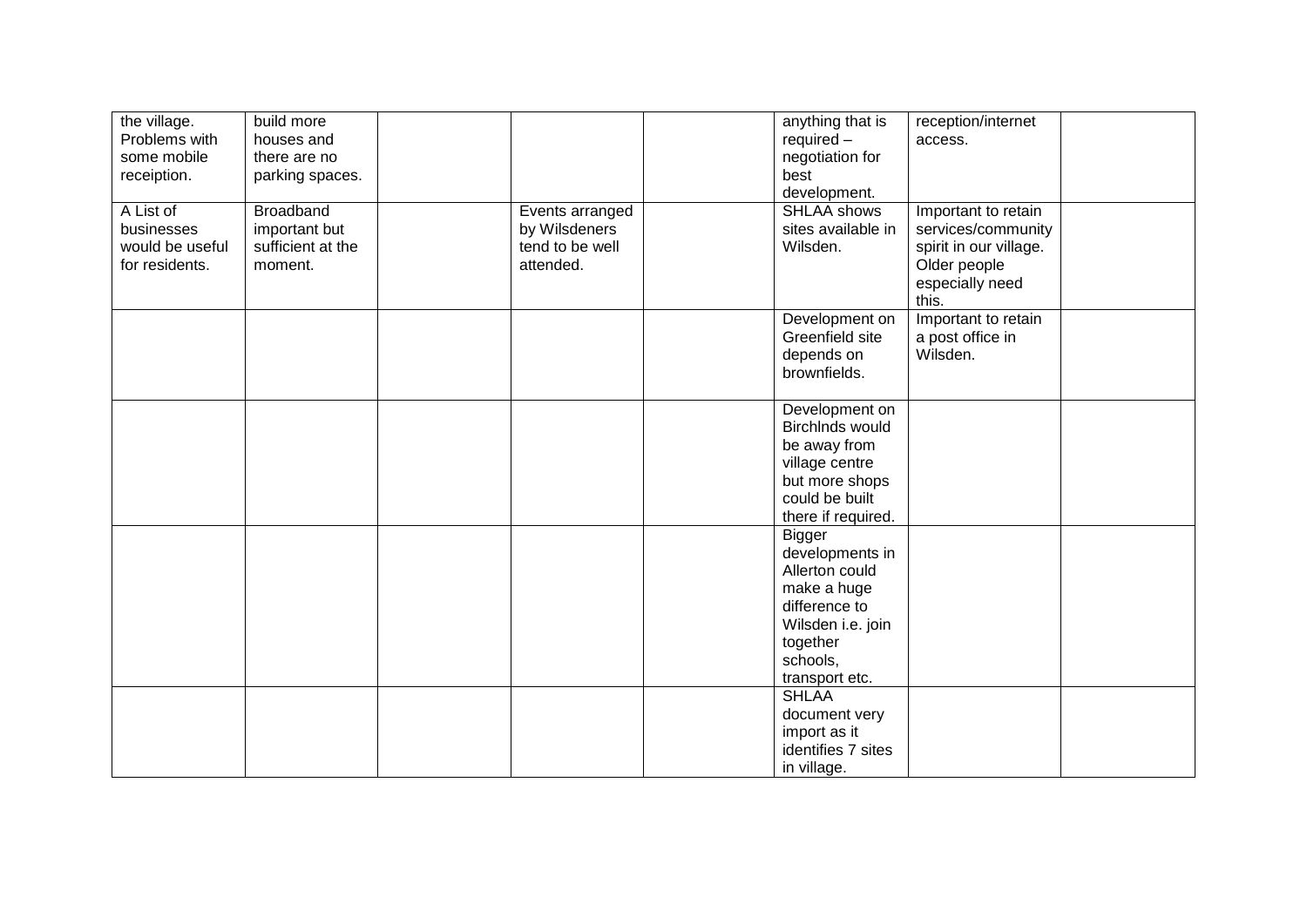## **Theme – Natural Environment and Open Spaces**

| <b>Group One</b>                                                                                 | <b>Group Two</b>                                            | <b>Group Three</b>                                          | <b>Group Four</b>                                                                               | <b>Group Five</b>                                            | <b>Group Six</b>                                                               | <b>Group Seven</b>                                                                                                             | <b>Group Eight</b>                                                                                      |
|--------------------------------------------------------------------------------------------------|-------------------------------------------------------------|-------------------------------------------------------------|-------------------------------------------------------------------------------------------------|--------------------------------------------------------------|--------------------------------------------------------------------------------|--------------------------------------------------------------------------------------------------------------------------------|---------------------------------------------------------------------------------------------------------|
| Want to keep<br>farm land,<br>footpaths etc. for<br>walking, running                             | Not to join up<br>with Harden.                              | Placed for<br>youngsters to<br>play - football,<br>cricket. | Mainly<br>Greenbelt.                                                                            | Retain park,<br>Townfield, Norr<br>Hill and Wilsden<br>Hill. | Green Belt<br>Deletions are<br>inevitable.                                     | More allotments<br>to be available -<br>only 2.                                                                                | Value of different bits<br>of green belt depends<br>where you live.                                     |
| Value play areas<br>near Village Hall.<br>Used by different<br>age groups at<br>different times. | Laneside field to<br>be looked at.                          |                                                             | Sad to lose dairy<br>farms and<br>equestrian.                                                   | Dry stone walling<br>in small<br>developments.               | Boston Spa-<br>Churchfields<br>Taylor Wimpey.                                  | Would prefer<br>open spaces to<br>be retained.<br>Fields around<br>the village<br>(Wilsden Hill)<br>with a compact<br>village. | General agreement<br>that Greenbelt<br>between Sandy Lane<br>and Wilsden should be<br>given a priority. |
| Laneside a<br>possible good<br>site for<br>development.                                          | Use next field<br>and connect to<br>Birkshead.              |                                                             | Rather be<br>Wilsden and<br>Harden than<br>Wilsden & (say)<br>Allerton, as they<br>are similar. | Maintain village<br>with separate<br>identity.               | Cycle route<br>improvement<br>possible.                                        | Field on junction<br>of Crack Lane<br>and Shay Lane.                                                                           | Preference for pockets<br>of housing set<br>amongst the green<br>fields.                                |
|                                                                                                  | Small<br>developments to<br>intergrade into<br>the village. |                                                             | Rather keep<br>small pockets of<br>greens for<br>younger<br>generation.                         |                                                              | Roads around<br>here are too<br>narrow for more<br>traffic e.g. Crack<br>Lane. | Many walks and<br>footpaths would<br>be spoiled if they<br>are built on - Pie<br>Hole.                                         | Open spaces - won't<br>go to well over<br>recreation field.                                             |
|                                                                                                  | <b>Recreation field</b><br>should be<br>retained.           |                                                             |                                                                                                 |                                                              |                                                                                | Fields above<br>Ling Bob onto<br>Harecroft.                                                                                    |                                                                                                         |
|                                                                                                  | Complete<br>unfinished sites.                               |                                                             |                                                                                                 |                                                              |                                                                                | Contain our<br>village, build in<br>the village and<br>retain as many<br>open spaces as<br>possible.                           |                                                                                                         |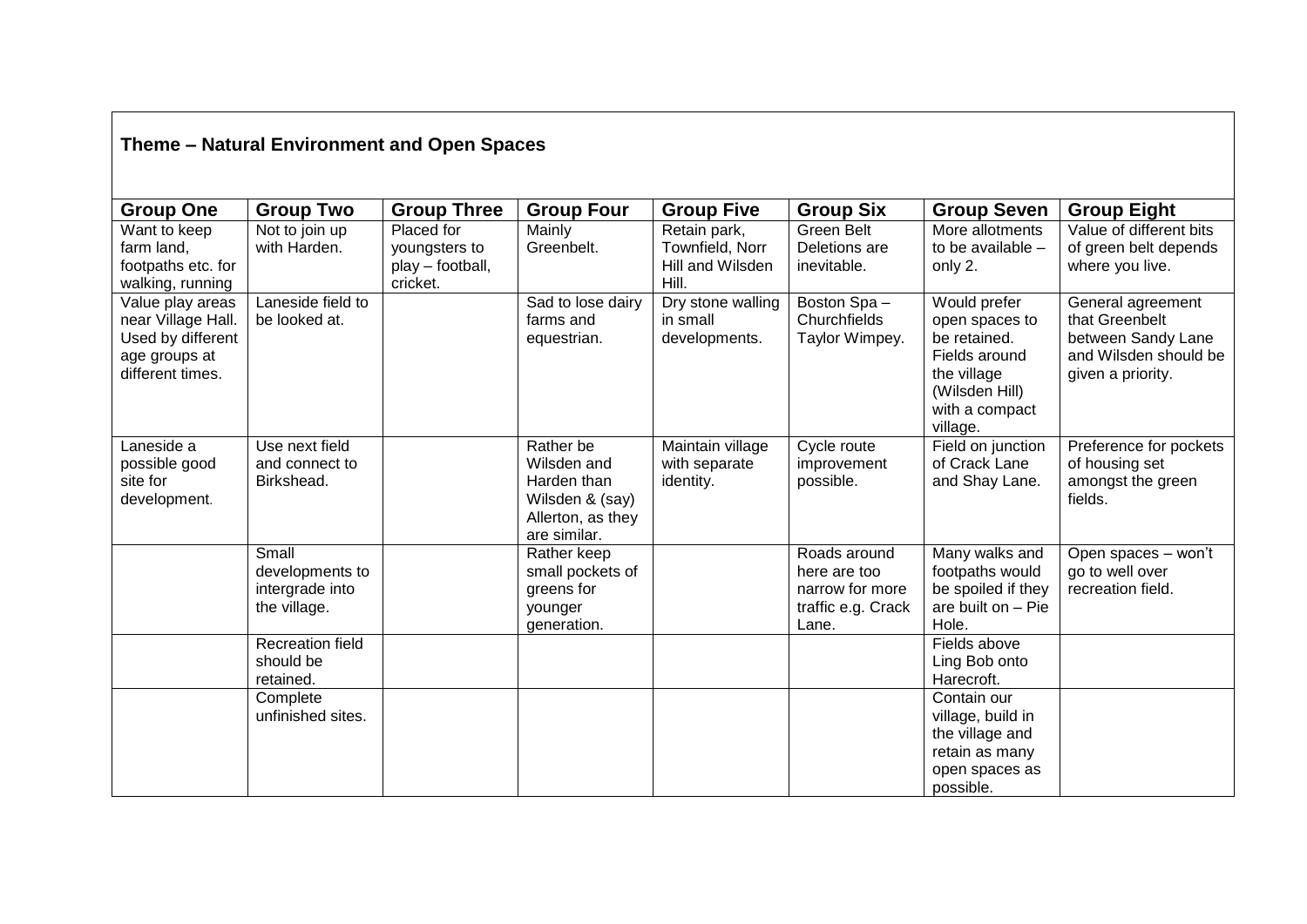| <b>Theme - Local Services</b>                                                                                                                                                      |                                                                                                                  |                                                    |                                                                              |                                                                                                                                                                      |                  |                                                                                |                                                               |  |  |
|------------------------------------------------------------------------------------------------------------------------------------------------------------------------------------|------------------------------------------------------------------------------------------------------------------|----------------------------------------------------|------------------------------------------------------------------------------|----------------------------------------------------------------------------------------------------------------------------------------------------------------------|------------------|--------------------------------------------------------------------------------|---------------------------------------------------------------|--|--|
| <b>Group One</b>                                                                                                                                                                   | <b>Group Two</b>                                                                                                 | <b>Group Three</b>                                 | <b>Group Four</b>                                                            | <b>Group Five</b>                                                                                                                                                    | <b>Group Six</b> | <b>Group Seven</b>                                                             | <b>Group Eight</b>                                            |  |  |
| Pressure on<br>school from<br>people outside<br>the village (and<br>cars). Housing<br>for young<br>families in rhe<br>village would<br>mean spaces<br>filled by local<br>children. | Very concerned<br>about primary<br>school and<br>nowhere for it to<br>expand unless a<br>new school is<br>built. | More doctors,<br>nurses. Longer<br>surgery times.  | School-<br>oversubscribed<br>at the moment $-$<br>should be from<br>Wilsden. | Concern about<br>spaced in<br><b>Wilsden Primary</b><br>school. Approx.<br>50% of children<br>are driven into<br>the village. This<br>adds to traffic<br>congestion. |                  | The school will<br>not have enough<br>places for all<br>prospective<br>pupils. | School pressure<br>a primary level -<br>rebuild<br>elsewhere. |  |  |
| Difficulty getting<br>appointments at<br>local Doctor's<br>surgery.                                                                                                                |                                                                                                                  | Infastructure.<br>Sewage - water<br>- electricity. | Medical centre -<br>new at Harden.                                           | Future<br>development-<br>school bus for<br>children.                                                                                                                |                  | Parking/dropping<br>off is a big<br>problem.                                   | Efforts to relieve<br>pressure on<br>health service.          |  |  |
| Pharmacy not as<br>accessible for<br>non car drivers,<br>but some people<br>like the surgery<br>and pharmacy<br>adjacent.                                                          |                                                                                                                  | New school.                                        |                                                                              | More pressure<br>on doctor's<br>surgery.                                                                                                                             |                  | New school<br>between Wilsden<br>and Harden.                                   |                                                               |  |  |
|                                                                                                                                                                                    |                                                                                                                  |                                                    |                                                                              | <b>Traffic concerns</b><br>- potential chaos                                                                                                                         |                  | Doctors o.k. at<br>present but more                                            |                                                               |  |  |

 $\overline{\phantom{a}}$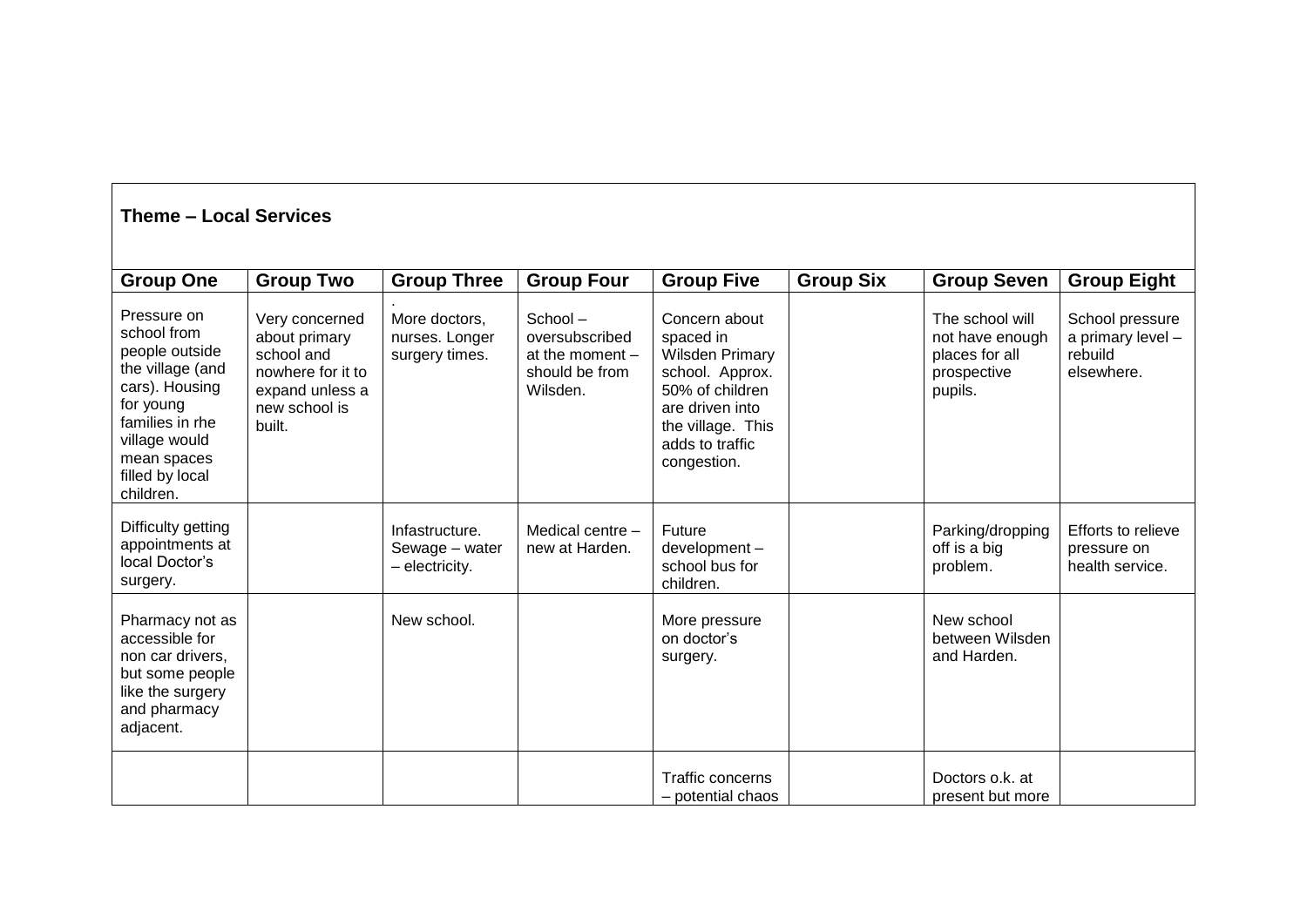|  |  | with increased<br>housing.                             | patients would<br>be problematic. |  |
|--|--|--------------------------------------------------------|-----------------------------------|--|
|  |  | Increased<br>croadband<br>speed for new<br>businesses. |                                   |  |
|  |  | Wholefood shop.                                        |                                   |  |
|  |  | Hardware shop.                                         |                                   |  |
|  |  | Charity shop.                                          |                                   |  |
|  |  | More allotments.                                       |                                   |  |
|  |  | No more<br>takeaways.                                  |                                   |  |
|  |  | Chemist on Main<br>Street.                             |                                   |  |